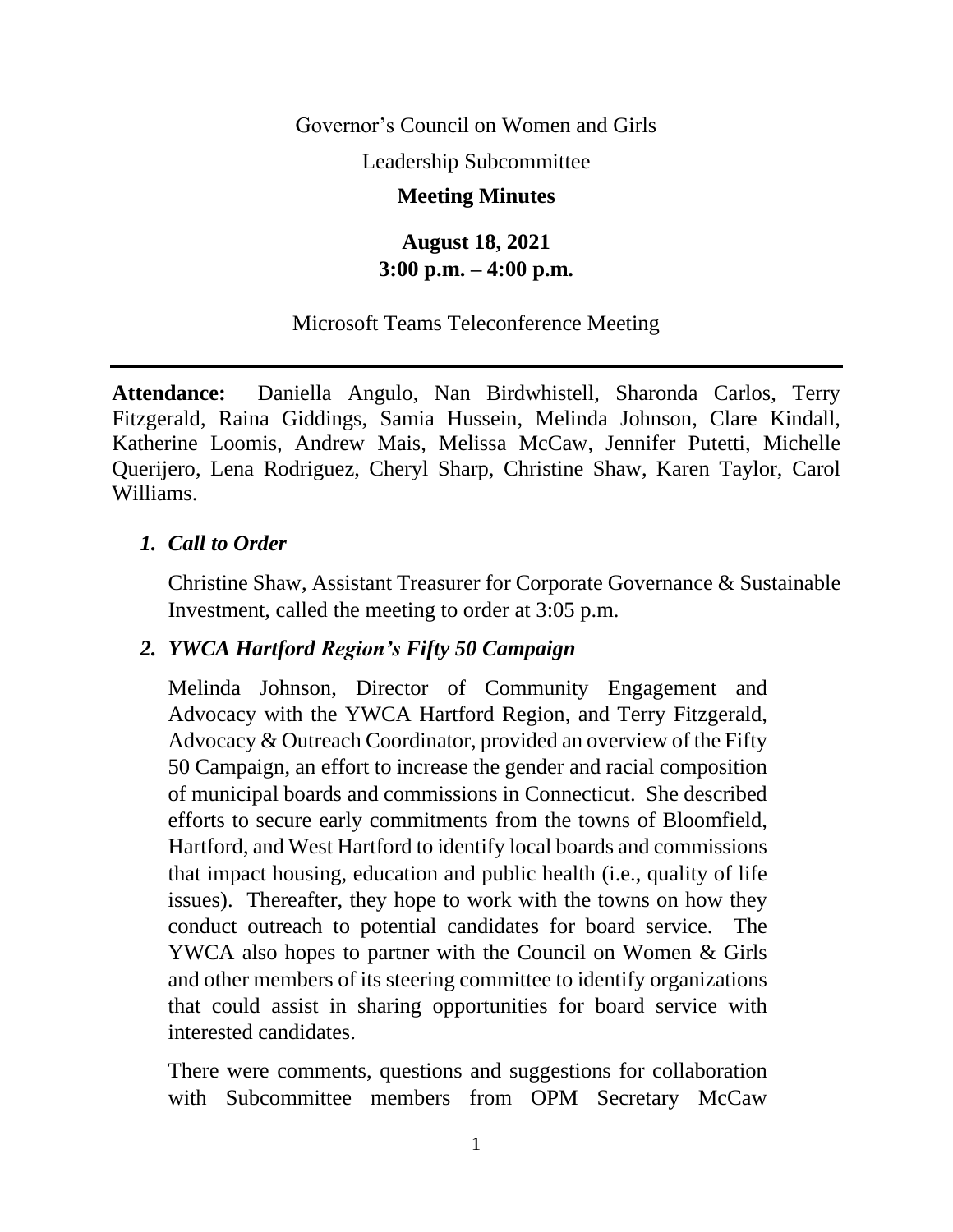(collaboration with the Governor's office and state efforts to promote opportunities for women to serve on state boards and commissions); Attorney Clare Kindall of the Attorney General's Office (suggesting that the YWCA consider adding an element to the campaign that involves "ask the women;" Lena Rodriguez of CRT (offering to connect the YWCA with CRT's Women's Empowerment Center); and Raina Giddings of the MetroHartford Alliance (describing their work to create awareness of the need for greater board diversity in the public, private and non-profit sectors).

## *3. Update from Work Group #4: Affirmative Action Review & Effective Recruitment Strategies*

Ms. Shaw reported that after coordination with the Commission on Human Rights and Opportunities, there was consensus concerning a new source of demographic data that agencies could use in developing their hiring targets and affirmative action plans. She also noted that the work group had gone as far as they could, short of legislative action, to improve the process that agencies follow for preparing these goals. The next step for this and other working groups is to plan their work through the end of the calendar year, with an eye toward identifying early in the fall any ideas for proposed legislation that could be advanced by the full COWAG.

### *4. Update from Workgroup #2: Women in Leadership*

OPM Secretary McCaw reported that the boards and commissions database is in the process of being reviewed for timely reporting in supporting DAS. In addition, the workgroup will be focused on the following leadership panels over the next few months: Women in Law Enforcement, Hispanic Heritage Month, Women in Government, Women in Private Sector, Women in Information Technology, Tenured Professors of Color, and Women in the Insurance Industry. She reminded members that legislative ideas needed to be submitted prior to the next meeting of the Leadership Subcommittee on October 20<sup>th</sup>.